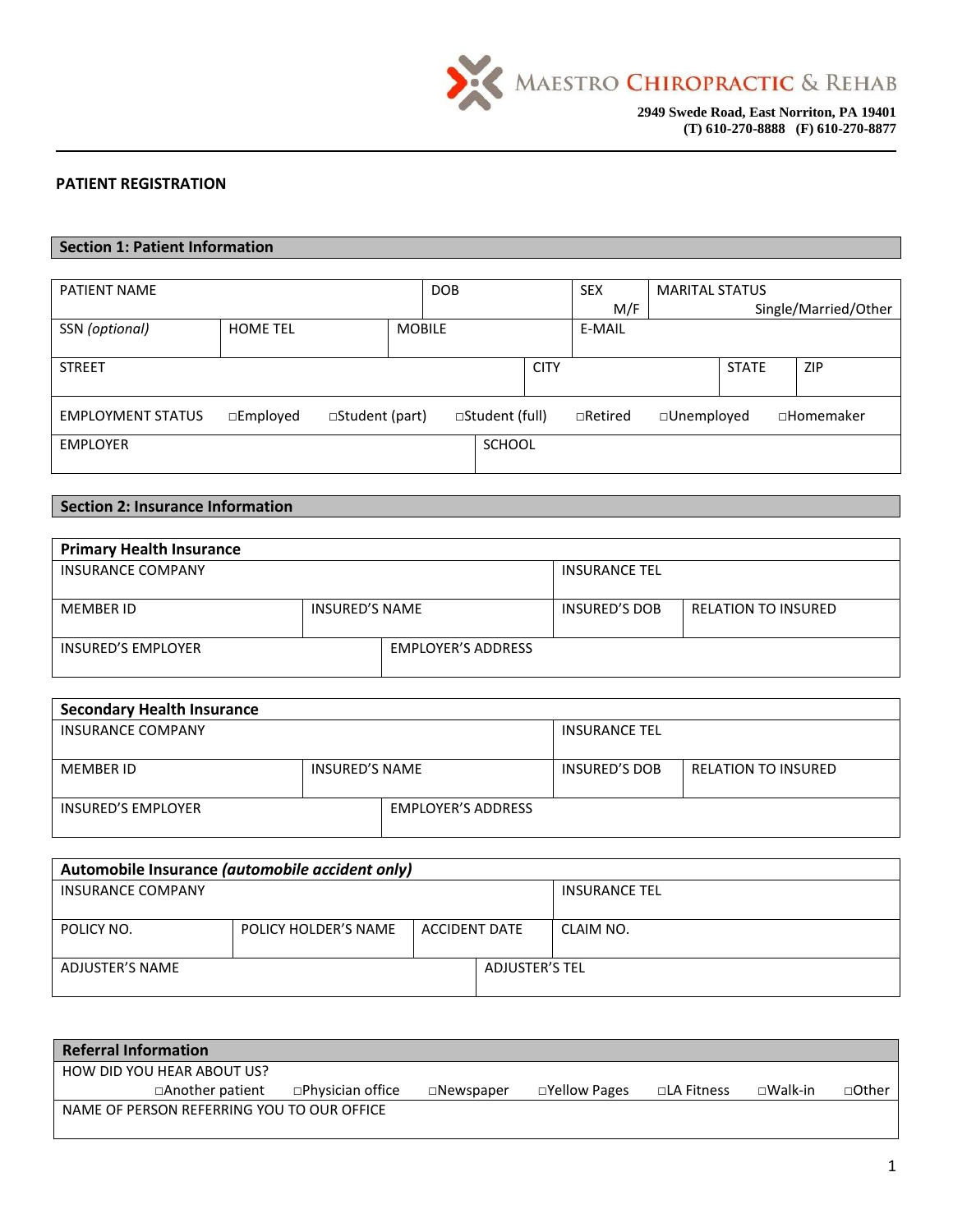# **Section 3: Current Complaints**

| WHERE DO YOU HAVE PAIN?                |                                    |                        |                   |                               |                     |                     |
|----------------------------------------|------------------------------------|------------------------|-------------------|-------------------------------|---------------------|---------------------|
| IS PAIN DUE TO AN ACCIDENT?            | PAIN STARTED ON                    | <b>UNABLE TO WORK?</b> |                   | UNABLE TO WORK FROM-TO (DATE) |                     |                     |
| YES/NO<br>(if yes, complete Section 4) |                                    |                        |                   | YES/NO                        |                     |                     |
| <b>HOW DID THIS PAIN START</b>         |                                    |                        |                   |                               |                     |                     |
| MARK WHERE YOU HAVE PAIN               | <b>TYPE OF PAIN</b>                |                        | $\square$ Sharp   | $\square$ Dull                | $\Box$ Throbbing    | $\square$ Numbness  |
|                                        |                                    |                        | $\Box$ Aching     | $\square$ Shooting            | $\Box$ Burning      | $\Box$ Tingling     |
|                                        |                                    |                        | $\Box$ Cramps     | □Stiffness                    | $\square$ Swelling  | $\Box$ Radiating    |
|                                        |                                    |                        | □Other:           |                               |                     |                     |
|                                        | PAIN FREQUENCY                     |                        | $\Box$ Constant   | □Frequent                     | $\Box$ Intermittent | $\sqcap$ Occasional |
|                                        |                                    |                        | $(76-100%)$       | $(51 - 75%)$                  | $(25 - 50%)$        | $(0-25%)$           |
|                                        | PAIN WORSENED                      |                        | $\square$ Sitting | $\square$ Standing            | $\square$ Walking   | $\Box$ Running      |
|                                        |                                    |                        | $\Box$ Bending    | $\Box$ Lying down             | $\Box$ Lifting      | $\Box$ Driving      |
|                                        |                                    |                        | □Other:           |                               |                     |                     |
|                                        | <b>PAIN RELIEVED BY</b>            |                        |                   |                               |                     |                     |
| WZ                                     |                                    |                        |                   |                               |                     |                     |
|                                        | <b>PAIN INTERFERES</b>             |                        | $\square$ Work    | $\square$ Sleep               | $\Box$ Recreation   | □Daily Routine      |
|                                        | <b>PAIN SCALE</b>                  |                        | <b>NECK</b>       |                               | SHOULDER/ARM        |                     |
|                                        |                                    |                        | 012345678910      |                               | 012345678910        |                     |
|                                        | 0=no pain                          |                        | <b>MID BACK</b>   |                               | <b>LOW BACK</b>     |                     |
|                                        | 1-3=mild pain<br>4-6=moderate pain |                        | 012345678910      |                               | 012345678910        |                     |
|                                        | 7-8=severe pain                    |                        | HIP/LEG           |                               | FOOT/ANKLE          |                     |
|                                        | 9-10=extreme pain                  |                        | 012345678910      |                               | 012345678910        |                     |
|                                        |                                    |                        | <b>HEADACHE</b>   |                               | OTHER:              |                     |
|                                        |                                    |                        | 012345678910      |                               | 012345678910        |                     |

# **Section 4: Accident History**

| <b>ACCIDENT DATE</b>                           | <b>ACCIDENT TYPE</b>            | □Automobile               |  | $\square$ Bus           | □Motorcycle              |                 | <b>WORK RELATED ACCIDENT</b> |        |
|------------------------------------------------|---------------------------------|---------------------------|--|-------------------------|--------------------------|-----------------|------------------------------|--------|
|                                                |                                 | $\square$ Bicycle         |  | $\square$ Pedestrian    | $\square$ Slip and fall  |                 |                              | YES/NO |
| <b>YOU WERE SEATED</b>                         | $\square$ Driver's              | $\Box$ Front passenger    |  | $\Box$ Back passenger   | <b>SEAT BELT</b>         | YES/NO          | AIR BAGS DEPLOYED            | YES/NO |
| <b>VEHICLE DAMAGE</b>                          |                                 |                           |  | WHERE ACCIDENT OCCURRED |                          |                 |                              |        |
|                                                | Mild/Moderate/Severe/Total loss |                           |  |                         |                          |                 |                              |        |
| <b>HOW ACCIDENT OCCURRED</b>                   |                                 |                           |  |                         |                          |                 |                              |        |
|                                                |                                 |                           |  |                         |                          |                 |                              |        |
|                                                |                                 |                           |  |                         |                          |                 |                              |        |
|                                                |                                 |                           |  |                         |                          |                 |                              |        |
| UPON IMPACT, YOUR BODY                         | $\square$ Tensed                | $\Box$ Whipped front-back |  |                         | $\Box$ Whipped side-side | $\Box$ Twisted  | $\Box$ Hit against:          |        |
| IMMEDIATELY AFTER THE IMPACT,                  |                                 | $\Box$ Unconsciousness    |  | $\Box$ Nausea           | $\Box$ Dizziness         | $\Box$ Weakness | □Other:                      |        |
| <b>YOU EXPERIENCED</b>                         |                                 | $\Box$ Pain in:           |  |                         |                          |                 |                              |        |
| <b>WERE YOU TAKEN TO HOSPITAL</b>              |                                 | <b>VISIT DATE</b>         |  | <b>HOSPITAL NAME</b>    |                          |                 |                              |        |
|                                                | YES/NO                          |                           |  |                         |                          |                 |                              |        |
| STUDIES DONE AT HOSPITAL                       |                                 | $\neg X-RAY$              |  | $\Box$ MRI              |                          | $\Box$ CT SCAN  | $\Box$ OTHER:                |        |
| (specify studied regions)                      |                                 |                           |  |                         |                          |                 |                              |        |
| OTHER PHYSICIANS YOU SAW SINCE ACCIDENT (NAME) |                                 |                           |  |                         | PHYSICIAN TEL            |                 | <b>VISIT DATE</b>            |        |
|                                                |                                 |                           |  |                         |                          |                 |                              |        |
|                                                |                                 |                           |  |                         |                          |                 |                              |        |
|                                                |                                 |                           |  |                         |                          |                 |                              |        |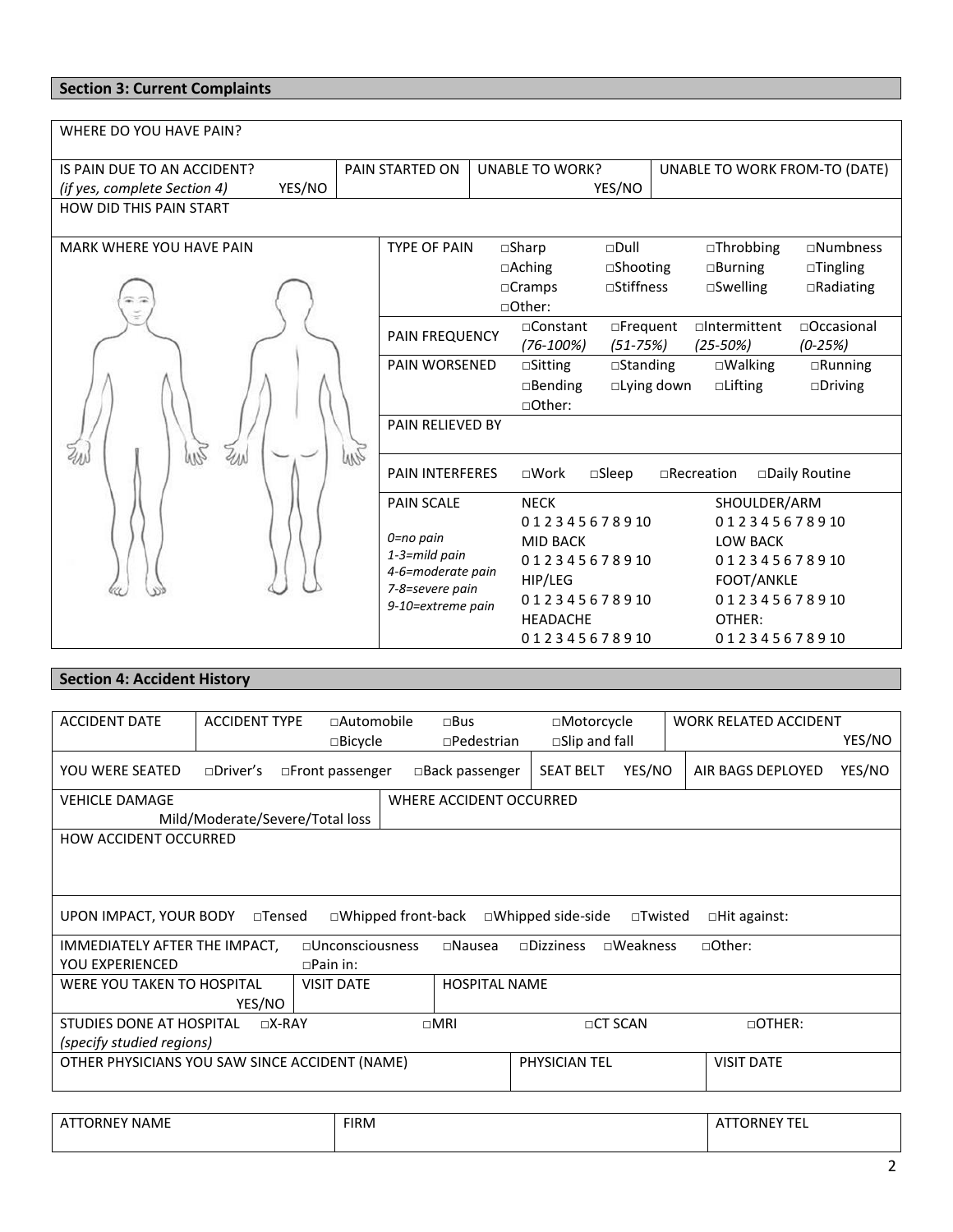### **Section 5: Medical History**

PRIMARY PHYSICIAN NAME PRIMARY PHYSICIAN TEL

| CHECK ALL THAT APPLIES TO YOUR MEDICAL HISTORY                  |                          |                        |                         |  |  |
|-----------------------------------------------------------------|--------------------------|------------------------|-------------------------|--|--|
| $\Box$ AIDS/HIV+                                                | $\neg$ Diabetes          | $\Box$ Infectious Mono | $\Box$ Scarlet fever    |  |  |
| $\Box$ Anemia                                                   | $\square$ Diphtheria     | $\Box$ Kidney disease  | $\square$ Shingles      |  |  |
| $\sqcap$ Arthritis                                              | $\square$ Epilepsy       | $\Box$ Liver disease   | $\square$ Smallpox      |  |  |
| $\square$ Back pain                                             | $\sqcap$ Glaucoma        | $\square$ Measles      | $\Box$ Stroke           |  |  |
| □Bladder infection                                              | $\Box$ Heart disease     | $\Box$ Migraine        | $\Box$ Thyroid disease  |  |  |
| □Bleeding tendency                                              | $\Box$ Hemorrhoids       | □Mitral valve prolapse | $\Box$ Tuberculosis     |  |  |
| □Blood/plasma transfusions                                      | $\square$ Hepatitis      | $\square$ Mumps        | $\Box$ Ulcer            |  |  |
| $\sqcap$ Bronchitis                                             | $n$ Hernia               | $\Box$ Rheumatic fever | $\Box$ Venereal disease |  |  |
| $\sqcap$ Cancer                                                 | □High/low blood pressure | $\Box$ Pneumonia       | $\Box$ Whooping cough   |  |  |
| □Chickenpox                                                     | □Hives/eczema            | $\square$ Polio        | □Other:                 |  |  |
| DESCRIBE ANY CURRENT OR PAST MEDICAL CONDITION NOT LISTED ABOVE |                          |                        |                         |  |  |
|                                                                 |                          |                        |                         |  |  |

## PAST SURGERIES

## CURRENT MEDICATIONS

### PAST ACCIDENTS/INJURIES

### **Section 6: Social History**

| SMOKE OR TOBACCO PRODUCTS | IF YES, HOW MUCH PER DAY       | IF NO, HAVE YOU IN THE PAST |        |
|---------------------------|--------------------------------|-----------------------------|--------|
| YES/NO                    |                                |                             | YES/NO |
| ALCOHOLS                  | IF YES, HOW MUCH PER WEEK      | IF NO, HAVE YOU IN THE PAST |        |
| YES/NO                    |                                |                             | YES/NO |
| <b>COFFEE OR TEA</b>      | IF YES, HOW MUCH PER DAY       | IF NO, HAVE YOU IN THE PAST |        |
| YES/NO                    |                                |                             | YES/NO |
| <b>EXERCISE</b>           | IF YES, HOW MANY DAYS PER WEEK |                             |        |
| YES/NO                    |                                |                             |        |

### **Section 7: Patient Signature**

TO THE BEST OF MY KNOWLEDGE, THE QUESTIONS ON THIS FORM HAVE BEEN ACCURATELY ANSWERED. I UNDERSTAND THAT PROVIDING INCORRECT INFORMATION CAN BE DANGEROUS TO MY HEALTH. IT IS MY RESPONSIBILITY TO INFORM THE OFFICE OF ANY CHANGES IN MY MEDICAL STATUS.

| <b>PATIENT SIGNATURE</b> |  | <b>DATE</b> |
|--------------------------|--|-------------|
|--------------------------|--|-------------|

**DOCTOR'S SIGNATURE: D.C.**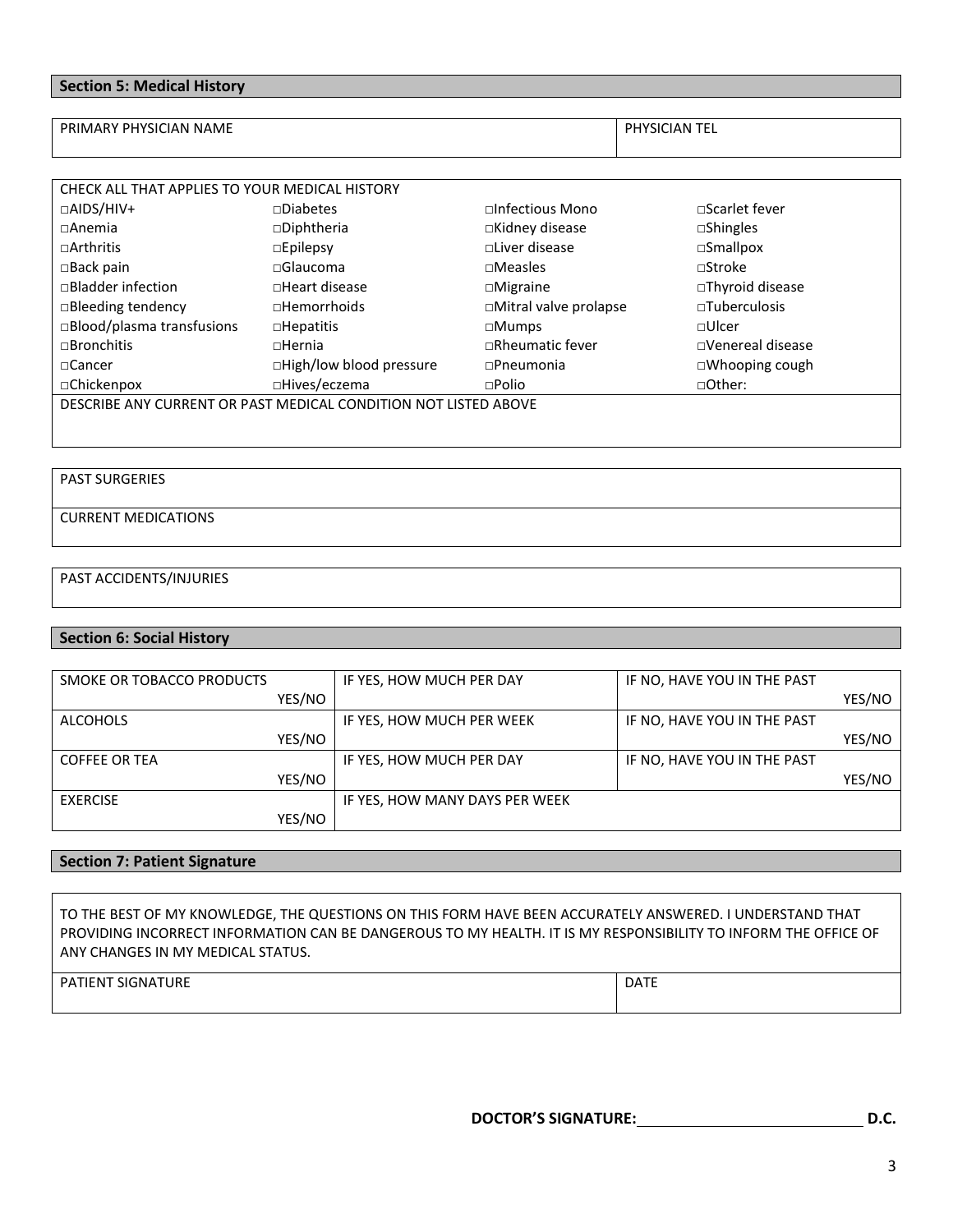# **Consent to Chiropractic Treatment**

**The nature of chiropractic treatment:** The doctor will use his/her hands or a mechanical device in order to move your joints. You may feel a "click" or "pop", such as the noise when a knuckle is "cracked", and you may feel movement of the joint(s). Various ancillary procedures, such as hot or cold packs, electric muscle stimulation, x-ray, digital imaging, therapeutic ultrasound, dry hydrotherapy, axial traction, extension compression traction, rehabilitation, exercising and stretching, inter-segmental traction, flexion-distraction traction, therapy ball, massage therapy, soft tissue therapy, various topical pain relief creams and/or lotions, may also be used in conjunction with your treatment.

**Possible risks:** I understand and am informed that, as in the practice of medicine, in the practice of chiropractic, there are some risks to treatment. As with any health care procedure, complications are possible following a chiropractic manipulation. A minority of patients may notice stiffness or soreness after the first few days of treatment. The ancillary procedures could produce skin irritation, burns or minor complications. Complications, while extremely rare, could include but are not limited to: fractures of bone, muscular strain, ligamentous sprain, dislocations of joints, and injury to intervertebral discs, nerves or spinal cord. Cerebrovascular injury or stroke could occur upon severe injury to arteries of the neck.

**Probability of risks occurring:** The risks of complications due to chiropractic treatment have been described as "rare", about as often as complications are seen from the taking of a single aspirin tablet. The risk of cerebrovascular injury or stroke, has been estimated at one in one million to one in twenty million, and can be even further reduced by screening procedures. The probability of adverse reaction due to ancillary procedures is also considered "rare".

### **Other treatment options which could be considered may include the following:**

- *Over-the-counter analgesics.* The risks of these medications include irritation to stomach, liver and kidneys, and other side effects in a significant number of cases. Medications such as Vioxx have been shown to cause heart damage & death.
- *Medical care,* typically anti-inflammatory drugs, tranquilizers, and analgesics. Risks of these drugs include a multitude of undesirable side effects and patient dependence / addiction in a significant number of cases.
- *Hospitalization* in conjunction with medical care adds risk of exposure to virulent communicable disease in a significant number of cases. Many patient treated n hospital leave with conditions worse than their original complaint.
- *Surgery* in conjunction with medical care adds the risks of infection and adverse reaction to anesthesia, as well as an extended convalescent period in a significant number of cases. Surgery can result in permanent loss of function or death.

**Risks of remaining untreated:** Delay of treatment allows formation of adhesions, scar tissue and other degenerative changes. These changes can further reduce skeletal mobility, and induce chronic pain cycles. It is quite probable that delay of treatment will complicate the condition and make future rehabilitation more difficult. Patients who do not follow their approved chiropractic treatment plan may revert to their original symptoms, or even become worse from failing to finish treatment.

### **For WOMEN: X-RAY RIKS**

Are you pregnant or any chance you may be: \_\_\_\_\_ YES \_\_\_\_\_ NO

X-ray uses radiation which can have a severe health effect during pregnancy to an unborn baby. The possibility of severe health effects depends on the gestational age of the unborn baby at the time of exposure and the amount of radiation it is exposed to. Unborn babies are particularly sensitive to radiation during their early development, between weeks 2 and 15 of pregnancy. If you feel that you may be pregnant, please inform the chiropractor before your exam.

To the best of my knowledge I am not pregnant or believe there is any possibility that I may be pregnant. \_\_\_\_\_ I know or believe that I may be pregnant and fully understand the risk and health effects radiation may cause to my unborn baby.

*I have read the explanation above of chiropractic treatment. I have had the opportunity to have any questions answered to my satisfaction.*

Signature of Patient or Personal Representative Date